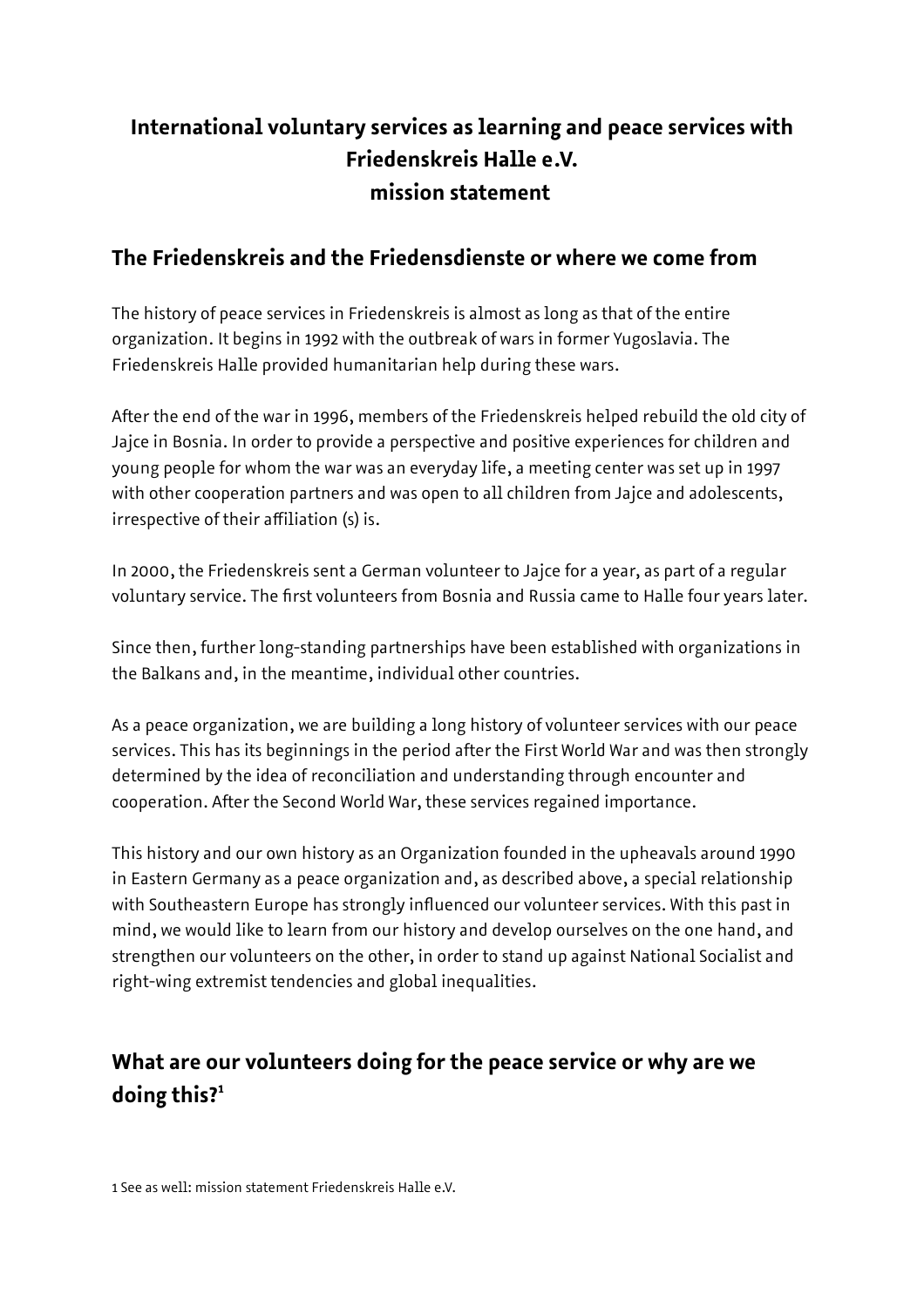We understand our volunteer services in the Friedenskreis as learning and peace services. They are characterized by their own experience and relationships with people. The abstract word peace is related to concrete experiences and feelings and so becomes a piece of experience. This can be done in projects of our partner organizations, where actions for peace are visible in small steps, as well as encounters with people who suffer injustice, discrimination or violence or, conversely, the experience of solidarity, recognition or support. Our voluntary services have a lasting effect on the individual development of the volunteers. As returnees, they become multipliers for sociopolitical issues of global and transnational relevance by taking their attitudes into their environment and, in concrete terms, continuing to engage in their homeland. There is also a long-term transnational bond, a system of support and exchange, between the sending organization and host organization and between volunteers and people in the host country. Volunteers, like us as an organization, learn together in an authentic encounter with

employment agencies in Halle and partner organizations abroad. The critical questioning of one's own position and responsibility is an integral part of this.

so, a mutual strengthening in the sense of our mission statement takes place, steps on the way to a fair, fair and non-violent living together in diversity to do.

In this sense, peace has various aspects for us, which we have formulated in the association's mission statement as our five guiding themes.

Peace needs the recognition of **transcultural diversity.** We do not equate culture with nationality or religion but mean the variety of cultural imprints that a person unitiis. For example, families have their own rituals or different ways of dealing with one another, and students or even long-established inhabitants of a village have a certain culture. Volunteers learn to know, understand and acknowledge people who have a different cultural background from their voluntary service. At the same time, they should deal with their own prejudices, mechanisms of discrimination and racism in our escort seminars. We as an organization also seeing the different cultural backgrounds of our volunteers, as well as the employees of our partner organizations, as an opportunity to learn from different perspectives in exchange. At the same time, embedding in different power structures should not get out of sight, but should become an issue (see above, global justice).

Peace needs **lived democracy**. In their voluntary service, the volunteers have the opportunity to work together with others and actively contribute. They are to be encouraged as returnees to stand up for their convictions and to participate in sociopolitical issues. For us as an organization, living democracy means that we can make participatory decisionmaking processes and involve partner organizations, employment agencies, volunteers, and returnees. In addition, within the scope of our possibilities, we try structures - e.g. Support programs - to actively participate as civil society actors.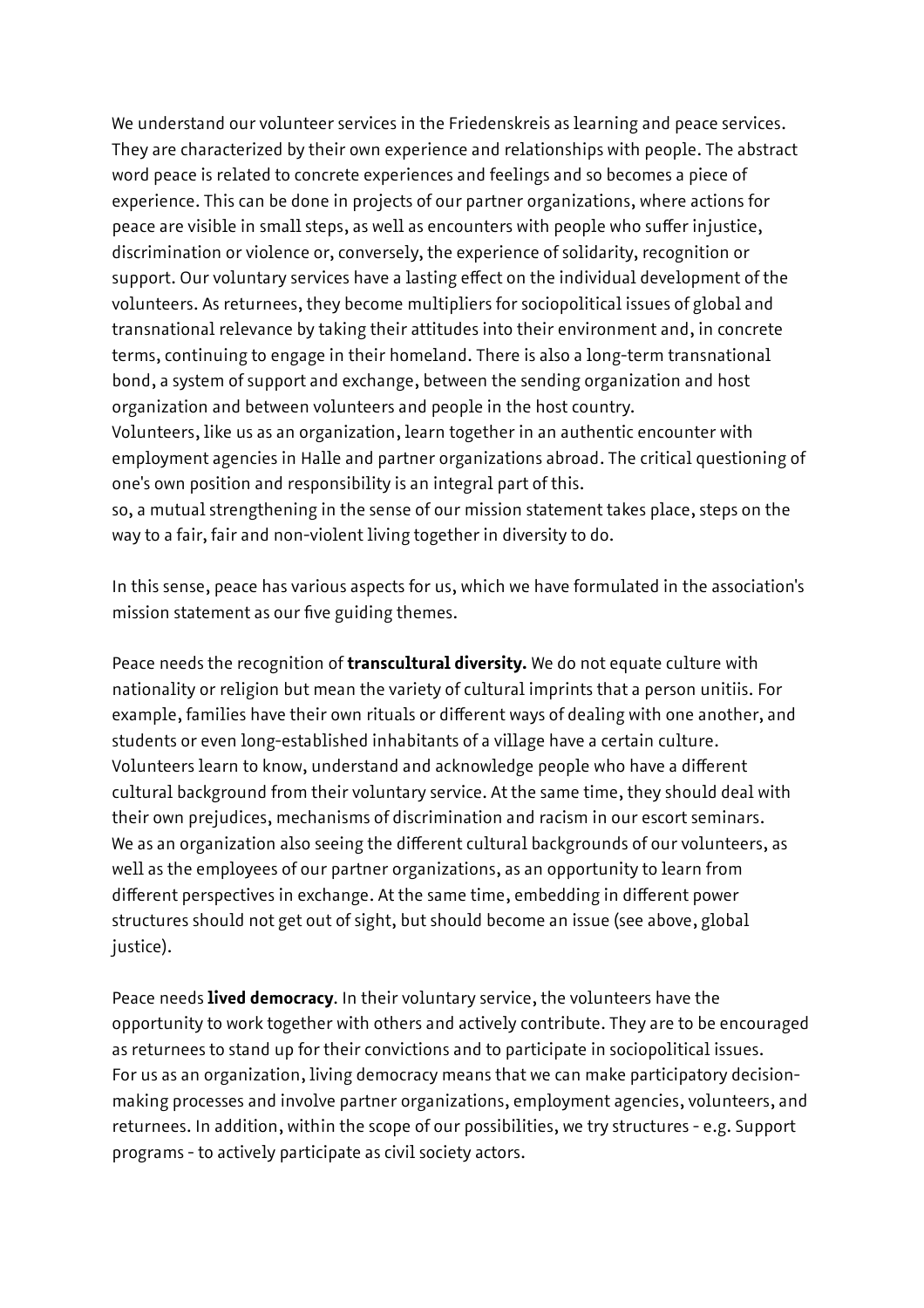Peace without **global justice** is unthinkable for us. Independent of their background, volunteers learn about injustices and inequalities in the world (such as unequal financial opportunities, unequal educational opportunities, consequences of economic and ecological exploitation, etc.), their own positions, and their own privileges or disadvantages. This is an impetus to solidarize with people they meet and/or to stand up for a more just world.

We too, as a sending and hosting organization, operate within power structures and pursue our own interests. The volunteer services are also learning services for us. This means that we, as a German organization, are aware of our privileges (for example, financial) and our embeddedness in racist, postcolonial structures, and try to be constructive about them. Part of the peace services is therefore to question our actions as an organization itself, to develop new action strategies, to get to know the perspectives of partner organizations and to learn from each other. With our partnership, we strengthen each other as civil society actors across borders.

Peace needs civil constructive **conflict management**. Young people learn to deal with conflicts in their voluntary service and are accompanied by pedagogy. At the same time, they also deal with conflicts at the societal level. In their volunteer service, you will get to know peace projects or deal with them in our accompanying seminars. In doing so, they experience how civil ways to manage conflict (for example mixed-ethnic child and youth work, non-violent demonstrations or everyday civil courage) are profitable. As an organization, we see conflicts with partner organizations, workplaces or volunteers as something on which everyone can grow. They can be an inspiration for change and help us to evolve.

Peace needs **active nonviolence.** Violence takes place as personal violence between people. It also appears as structural or cultural violence in the form of unequal power relations and spaces of possibility. In their voluntary service, young people are made aware of where violence happens, people are marginalized or discriminated against. They are aware of where they are even in everyday violence and actively seek ways to change. We too, as an organization, set ourselves the goal of reflecting on where we ourselves exercise violence towards employees of partner organizations or volunteers, and we also seek ways to constructively use and share our power dreams.

Young people need a space where they can autonomously learn, grow and develop their own positions. This happens in the volunteer services in the (working) everyday life and is supported by accompanying seminars.

We want to offer this space to all young people and therefore explicitly address young people who previously had little chance of doing so.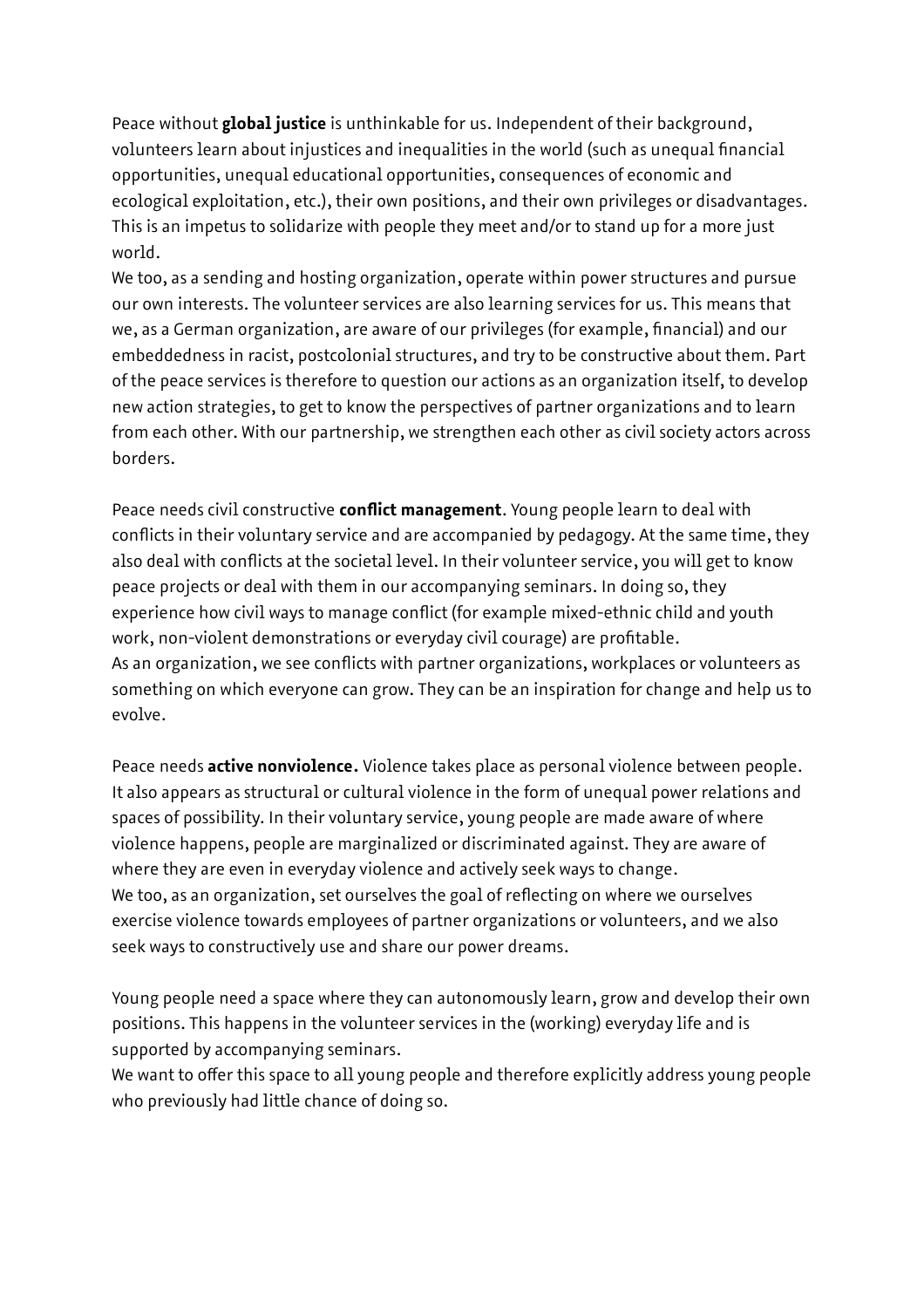### **What does that mean concretely or how we design our peace services?**

#### **Target groups - the volunteers**

We would like to send and receive a diverse group of volunteers from all parts of Germany and various regions of the world (East Africa, Western Europe, Southeastern Europe). For us, it is important that volunteers can feel at home regardless of gender, sexual orientation, educational status, religion, physical condition and (social) origin. In the election of volunteer candidates, we try to reduce unequal chances. Apart from that, we make sure to select people who are open-minded about our values, who already volunteer or want to do so in the future, and who bring with them the competences and background they want, as well as socio-political interests and an attitude of learning.

#### **Exchange in both directions**

For years, young people from Germany have had the opportunity to apply for various programs for international voluntary service abroad. This was and is not possible for all young people from other countries - especially the Global South - to that extent. It is important to us that we help this one-way street to pick up. We, therefore, strive to include volunteers from all the countries in which we send volunteers and to achieve an overall balance between volunteering and posting.

**The place of assignment (POA)** in Halle and abroad include social institutions, especially child and youth work, as well as organizations that work in social and peace policy. It is important to us that the workplaces understand the service of the volunteer as an opportunity for mutual learning: The POA from volunteers should also be encouraged to reflect on privileges, power structures, prejudices, and racisms in their own organization and they can use their skills in dealing with people whose language is not German. The Friedenskreis and the POA, in turn, provide the volunteer in everyday life and during the accompanying seminars, what means peace work concretely.

#### **Regions to which we send volunteers and from whom we receive volunteers**

Our focus is on the region of South-Eastern Europe, because we have been able to establish long-term stable partnerships and gain experience here and because this region is neglected within Europe. In addition, we would like to work with partner organizations from the Global South and with Western European partner organizations to cooperate with organizations with different histories, political and economic situations and thus different perspectives, despite the focus on South-Eastern Europe.

We want to show solidarity with people and partner organizations from different regions and learn from each other through intensive cooperation.

**Our partner organizations**, with whom we work together abroad, are located in civil society. They work in different fields of activity and topics but have similar values and goals as the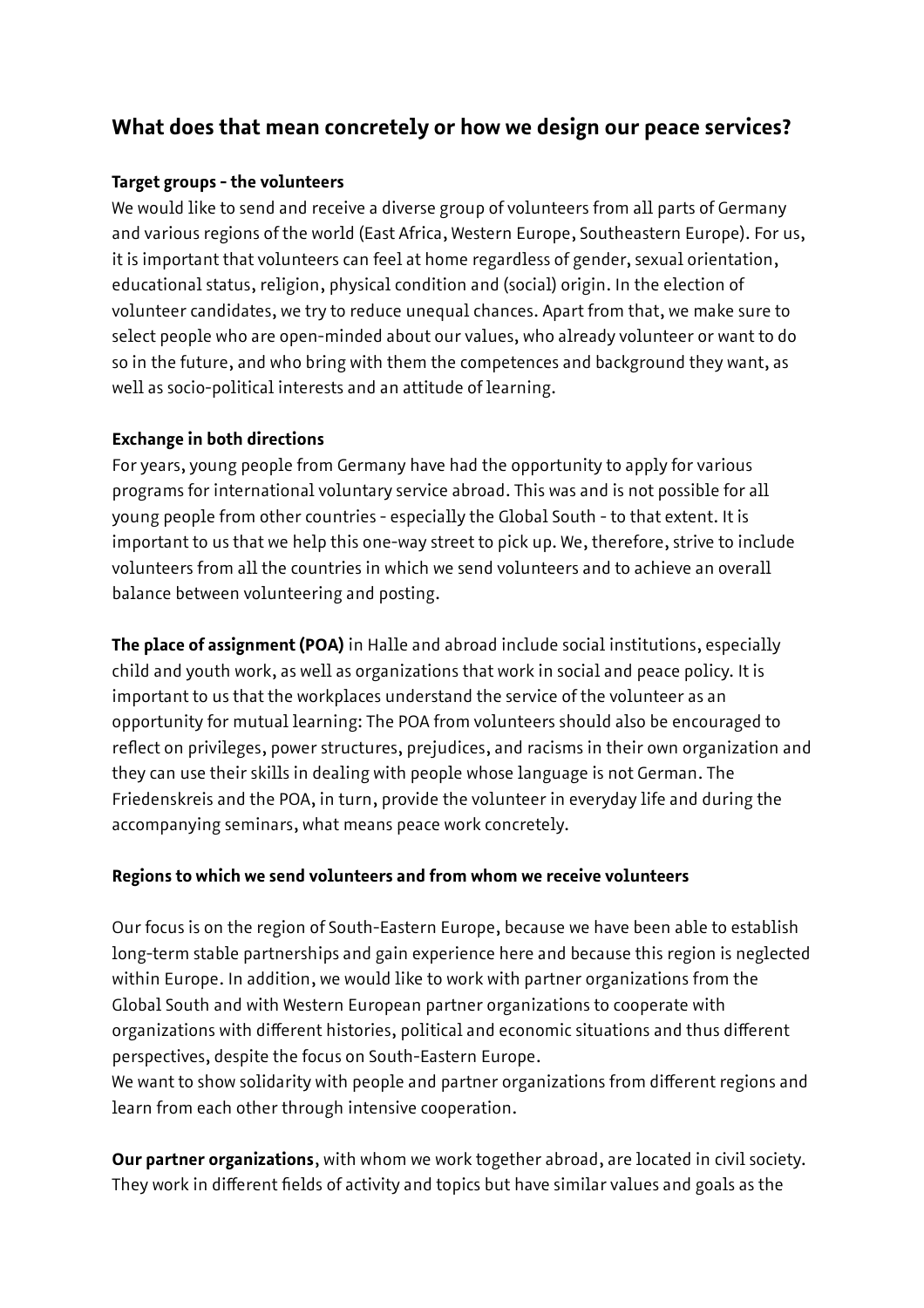Friedenskreis. We strive for a continuous exchange on how we understand and shape our volunteer services

**The pedagogical accompanying** seminars are a central component of our peace services because only the critical reflection of the practical experiences turns the voluntary service into a learning and peace service. In this sense, the volunteers at the seminars deal with the guiding themes of the association described above and relate them to their experiences. We organize the content-related work of the pedagogical accompanying seminars together with partner organizations. In addition to the agreement on seminar contents, we aim to also attend as many seminars as possible together with representatives of the partner organizations.

We live up to the idea of volunteering through partly joint seminars for seconded and accepted volunteers. This allows the volunteers to help each other with the cultural and linguistic preparation as well as to exchange, compare and reflect on their different perspectives and experiences in voluntary service.

Our escort seminars are holistic and work with the experiences that volunteers bring.

**The returnees should** be encouraged during their voluntary service to engage in service in society. The volunteers sent by us will be presented with opportunities on the return seminar to get involved in the club and to provide tips on how and where they can get involved outside the club. The volunteers admitted by us receive suggestions during their volunteer service to get involved in the civic / peace policy beyond the service in the employment center in Halle. At the interim seminar, they are also encouraged by the Friedenskreis and partner organizations to reflect on their engagement in their home country after volunteering and receive offers from their respective sending organization on how to get involved after their return.

All former volunteers are invited to participate in the further development of the Peace Services sector and to actively support them, for example as a team member at seminars or as peer mentors.

#### **Organizational and practical implementation in voluntary service**

We also want to stand in the organizational implementation of our volunteer services to our values and show that peace refers to the "banal" everyday life. We support our volunteers in order to make ecological, fair and ethical effects tangible in everyday life and live this responsibility towards our volunteers.

#### **Handling of subsidies and support programs**

When selecting funding programs, funding providers, and sponsors, we make sure that these do not contradict our values. (See also Code of Conduct and Ethics Criteria of the Friedenskreis). Nevertheless, we operate in a reality characterized by structural inequalities. Often there is a power gap in favor of the German organization in the implementation of the support programs. At the same time, the same programs promote partnership and solidarity